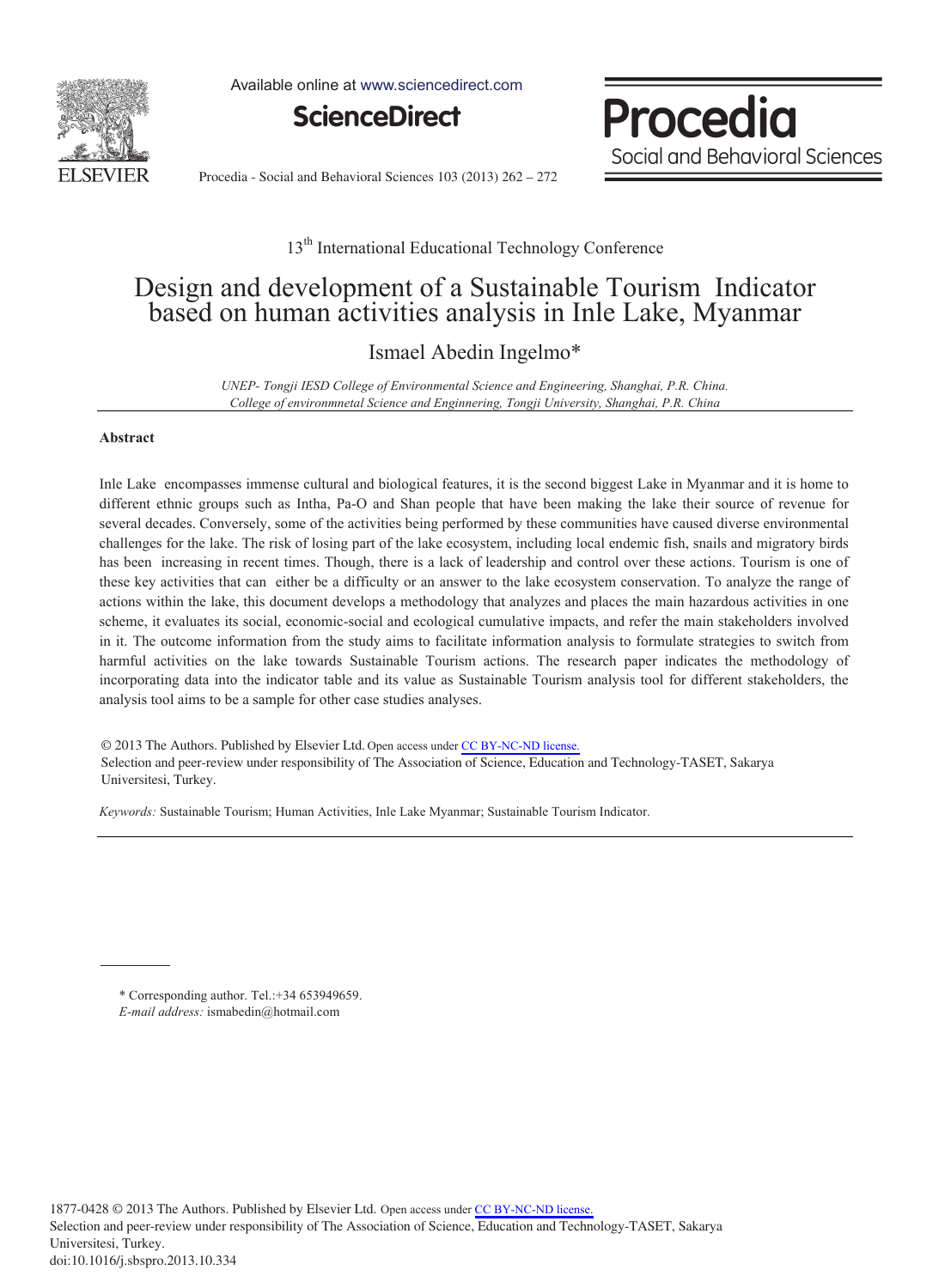#### **1. Introduction: Ecotourism and Sustainable Tourism**

The significance of questioning the controversial definition of Sustainable Tourism (ST) (Honey, 2008) and distinguishing it from the term Ecotourism that have been implemented in media as blooming solution to achieve Sustainable Development (SD) (Allen, 1993; Isaacs, 2000; Maclaren, 2002) is fundamental when exploring human activities in tourism and its effects on the Natural Ecosystem. The widely accepted term of Ecotourism (Valentine, 1992; Carter, 1994) defined as: *"Responsible travel to natural areas that conserves the environment and sustains the well-being of local people"* by International Ecotourism Society (TIES) (1990) has been declared incomplete by authors as Ziffer (1989) or Isaacs (2000) due to its insufficiency, thus, this shortened designation tolerates unrelenting abuse of natural resources by mass tourism. Furthermore, Allen (1993), Blamey (2001) Maclaren (2002) and other contemporary authors shaped broader definitions to illustrate the misapprehension between their visions on ecotourism and Nature Tourism. Nonetheless, most of these explanations as well cannot embrace a comprehensive approach for most of the elements related to Tourism and Sustainable Development (Honey, 2008). World Tourism Organization *(*WTO) and United Nations Environment Program (UNEP) (2005) had defined ST as: "*Tourism that takes full account of its current and future economic, social and environmental impacts, addressing the needs of visitors, the industry, the environment and host communities*" This definition addresses the three main elements of Sustainability: Economic, Environmental and Social (UN, 1987). Concerning the social component of ST description, WTO-UNEP rationalization is divided into two main factions: (1) the visitors and (2) the host communities. The interrelation between these two target groups with natural environment is critical for the development of SD in Tourism (Koeman, 2002; Pierre ,Walter and Reimer, 2011), primarily to address matters as environmental impact reduction, cultural preservation, promotion of community livelihood and visitor satisfaction (Honey, 2008; Fredline, 2006).

This paper investigates the interrelationships between these two social elements, connecting human activities with ecological environment. Inle Lake is selected as a case study in this investigation because of its particular circumstances: it encompass a fragile and rich eco-habitat, there are previsions of vast tourism affluence and the local community is getting disrupted from their usual habits (UNESCO, 2008; BEWG, 2011) This study aims to create an understandable framework to analyze human activities impacts related to ST by defining the critical social indicators involved on it, computing the cumulative impact for the main activity groups and creating strategies and alternatives to implement ST efficiently.

#### **2. Inle lake: Customs that pollute the environment**

#### *2.1. Inle Lake in Myanmar: Ecological Significance*

The physical heritage, cultural expressions and biological environment of Myanmar are attracting more tourists every year (UNESCO, 2008). This fact has been generating vast international and national tourism investment and speculation that is threatening the ST Myanmar industry (ADB, 2012). A large part of Myanmar, including Inle Lake, is situated within the Indo-Burma Biodiversity Hotspot and is one of the 34 richest and most threatened flora and fauna reservoir on the planet (IID, 2012). There are about 1,027 species of birds, 300 mammals, 425 reptiles and amphibians and about 7000 plants recorded (BEWG, 2011). Thus, it is significant for the country to create a comprehensive framework to develop SD and preserve its natural ecosystem.

Inle Lake, also known as Inlay Lake, is positioned within southern Shan Plateau in central Shan State and is one of the main sightseeing attractions within Myanmar (IID, 2012). The Lake and its environs was converted into a officially protected bird sanctuary in 1985. The Steering Committee of Inle Lake Conservation was formed